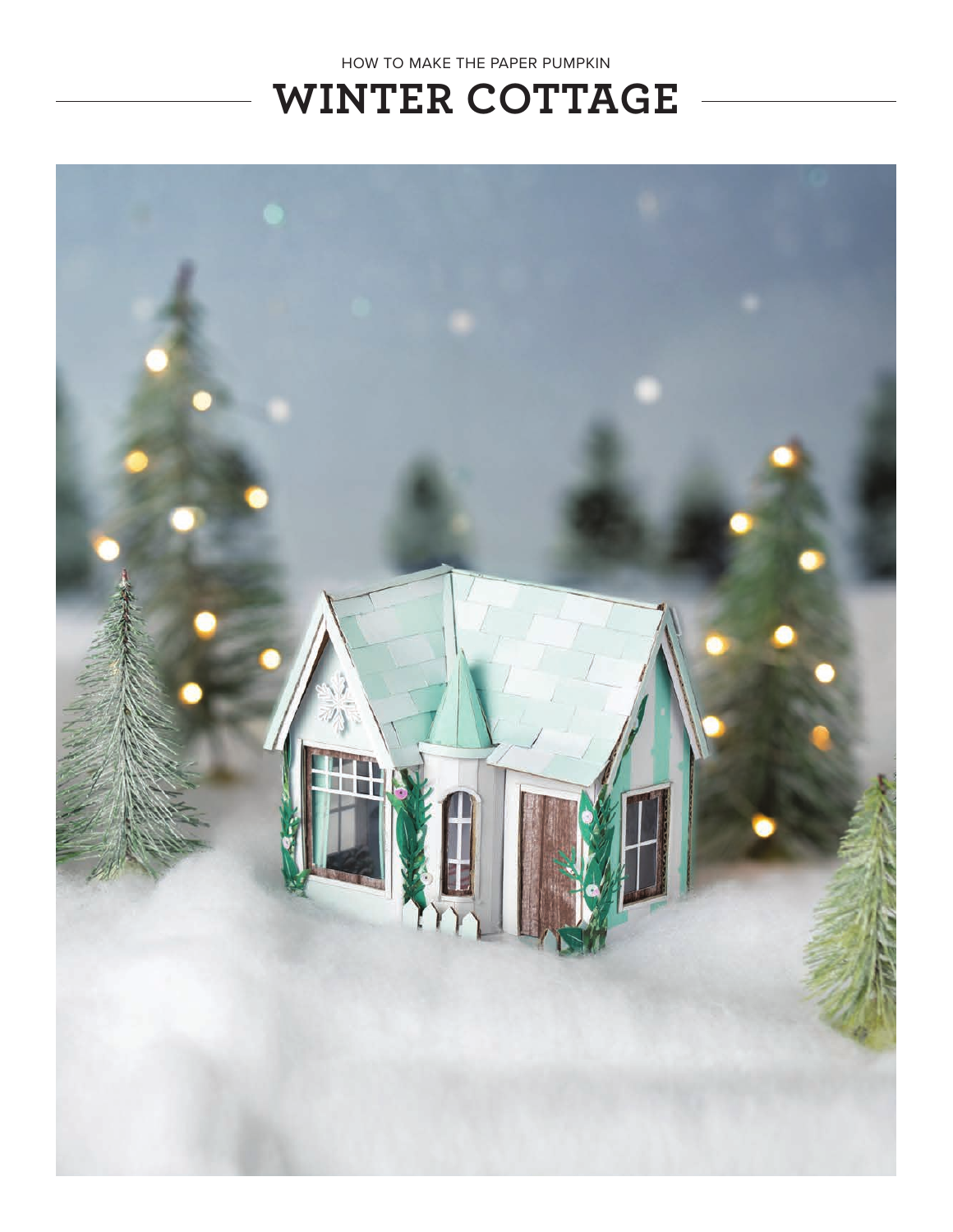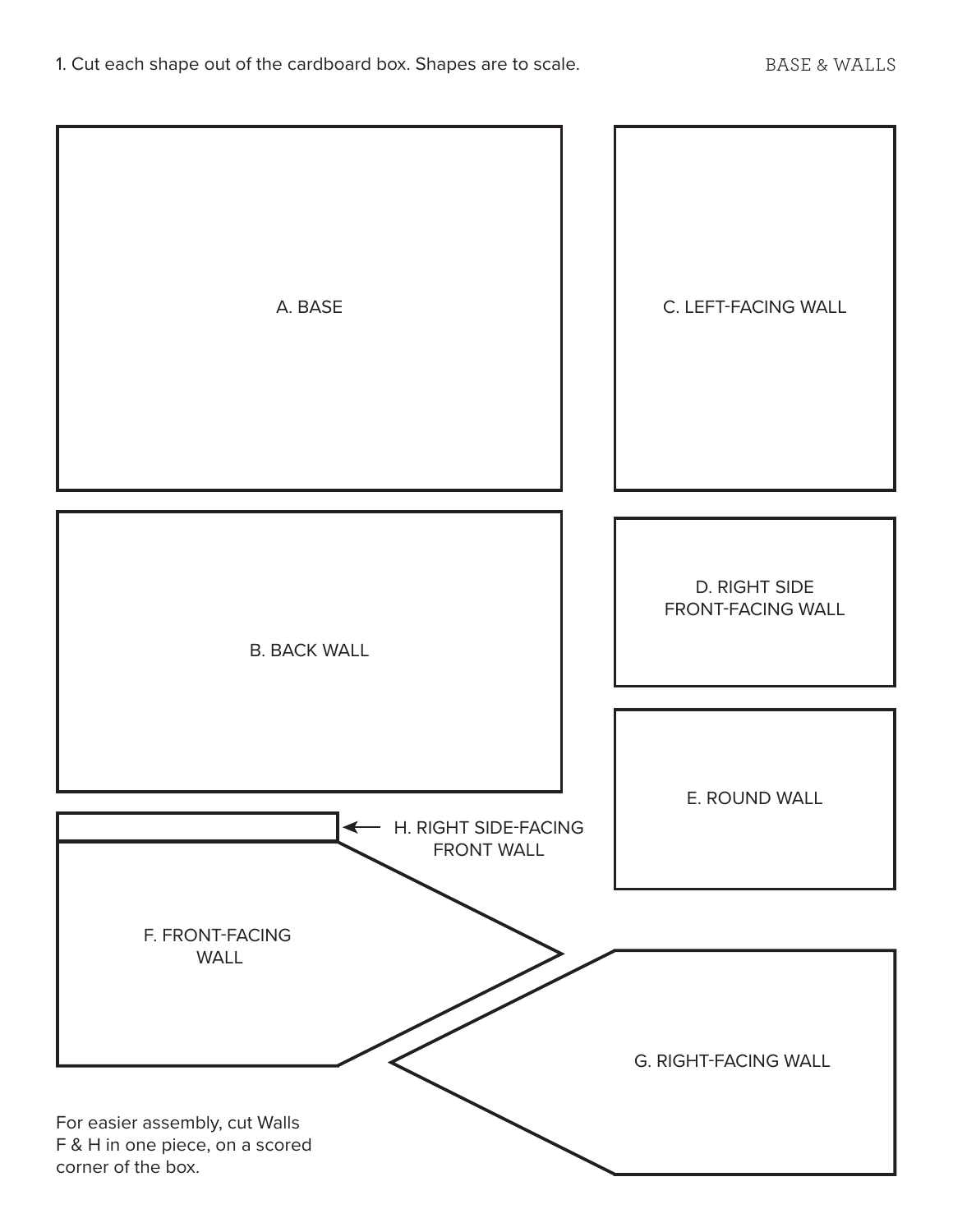Trace this shape over the base; this will provide you with a guide for wall placement.



A

D

inside of the box (brown side).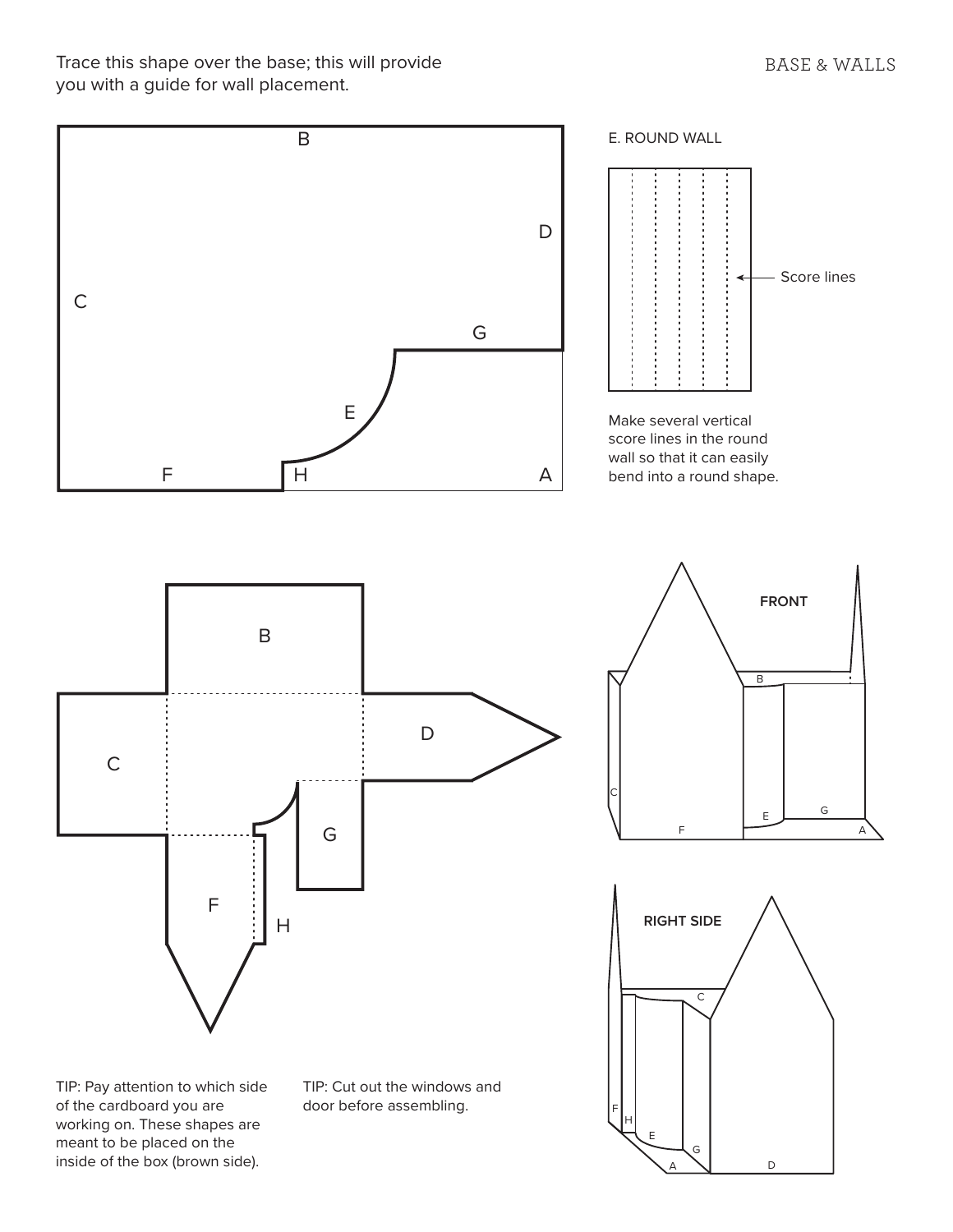

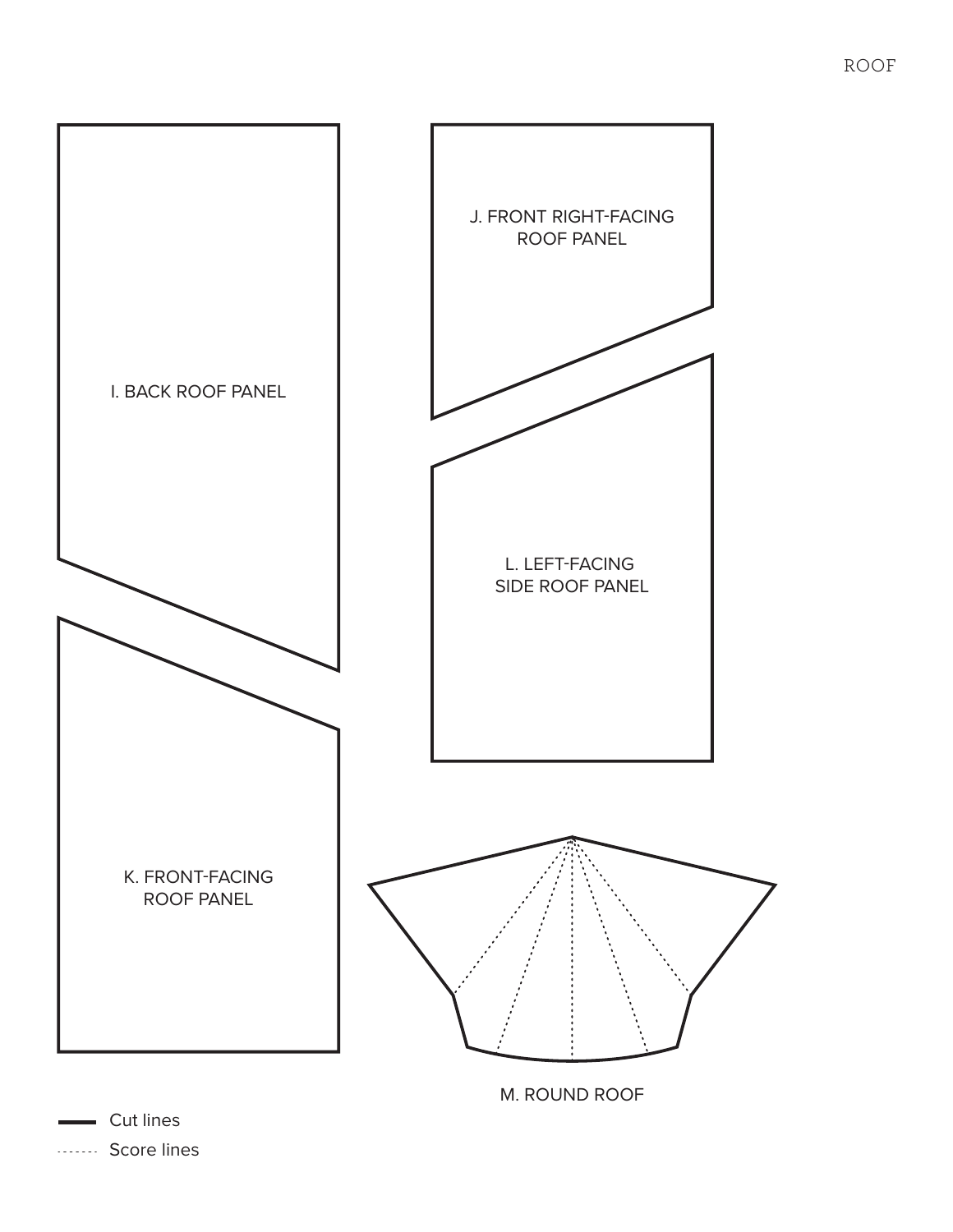